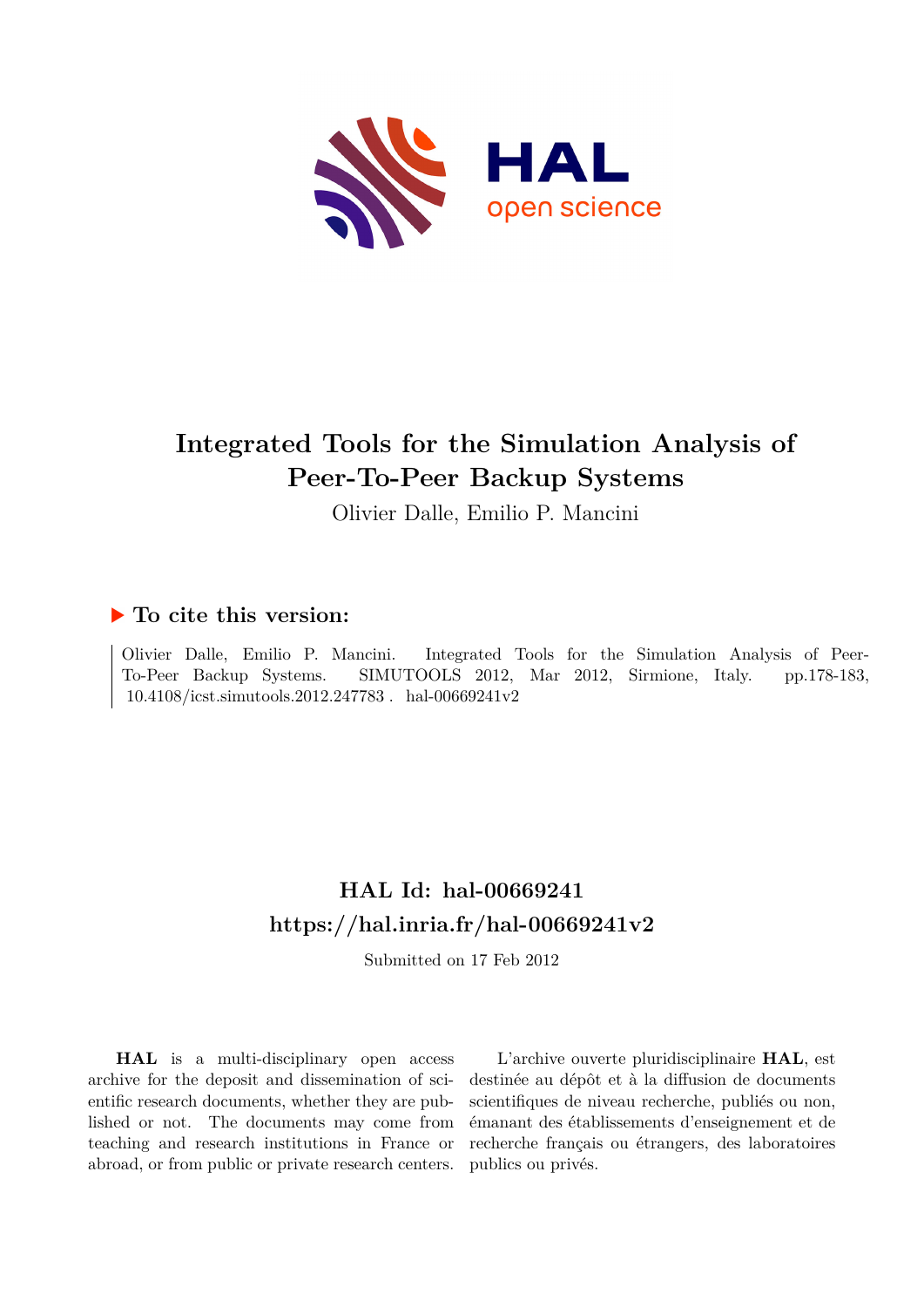# **Integrated Tools for the Simulation Analysis of Peer-To-Peer Backup Systems**

Olivier Dalle Université Nice Sophia Antipolis Laboratoire I3S UMR CNRS 7271 INRIA Sophia Antipolis - Méditerranée Sophia Antipolis, France olivier.dalle@inria.fr

### ABSTRACT

In order to evaluate the performance and estimate the resource usage of peer-to-peer backup systems, it is important to analyze the time they spend in storing, retrieving and keeping the redundancy of the stored files. The analysis of such systems is difficult due to the random behavior of the peers and the variations of network conditions. Simulations provide a unique means for reproducing such varying conditions in a controlled way. In this paper we describe a general meta-model for peer-to-peer backup systems and a tool-chain, based on SimGrid, to help in their analysis. We validated the meta-model and tool-chain through the analysis of a common scenario, and verified that they can be used, for example, for retrieving the relations between the storage size, the saved data fragment sizes and the induced network workload.

#### Categories and Subject Descriptors

H.3 [Information Storage and Retrieval]: Miscellaneous; D.4.8 [Software Engineering]: Performance—simulation

#### 1. INTRODUCTION

In the last decade, new trends geared toward distributed topologies for persistent and volatile memory have emerged. Improved performance and cost of non-volatile memory can take a better advantage from distributed models and from modern interconnect as InfiniBand [9], for building new generations of distributed memorization systems. However, the performance characterization of such systems becomes challenging due to the network conditions and to the perturbations of cooperating nodes.

A range of solutions already provide commercial service for networked storage. For example, Amazon offers on line storage with S3 services [16], and Microsoft with the Azure system [12]. While traditional storage systems, like NAS or distributed file systems, are very reliable, and became cheaper as the technology advances, there is a growing interest for the peer-to-peer distributed storage solution. Ocean-

Emilio P. Mancini Mascotte Project, INRIA Sophia Antipolis - Méditerranée Laboratoire I3S UMR CNRS 7271 Sophia Antipolis, France emilio.mancini@inria.fr

store [13], for example, is one such attempt to offer better dependability and performance than centralized architectures using a peer-to-peer architecture.

Theoretically, they can reach better performance, reliability and scalability; however, the optimization of a peer-topeer dynamic network poses great challenges. For example, given a known network architecture, it is important to make an estimation of the time required to store a file's fragment. Due to the number of hosts involved and their ability to join or leave the network unpredictably, simulation offer a practical means for studying the performances of such systems in a controlled experimental environment.

Peer-to-peer storage systems require some redundancy on order to compensate for the failure or loss of peers and ensure the reliability: for example, they may split the incoming data in fragments, and dispatch them on different peers. The redundancy may either consist in replicating the fragments or by computing new additional fragments using erasure code techniques [5]. The accent on the reliability makes such systems interesting for backup purpose. However, the reliability comes at a cost, because data fragments are continuously lost: when a peer suffers a permanent failure, or when it simply leaves the system for too long, the system needs to compensate and regenerate the missing data from other peers in the system. The creation and re-creation of lost pieces, requires computational and bandwidth resources, that can slow down the whole system. The peers, moreover, tend to send the fragments on the network concurrently, which may result in bursty bandwidth usage patterns. On these premises, can we estimate the required time to store a fragment, on a peer-to-peer architecture, using a specific fragment size, and with a specific amount of load, comparing the results of different choices? To answer this question, we present an integrated test-bed for peer-to-peer backup simulation models. Our design has the goal to be easily adapted to different peer-to-peer networks and storage models, using a set of run-time parameters, or through the extension of some implementation module. We propose also a set of tools to automate and coordinate the execution of multiple simulations.

The paper is structured as follow. In Section 2 we present our contribution: the methodology and tool-chain to build and run simulations. In Section 3, we deal with the simulation meta-model. In Section 4, we analyze the model's performance in different scenarios. In Section 5, we discuss the related work. At the end, in Section 6, we draw the conclusion and the future work.

Permission to make digital or hard copies of all or part of this work for personal or classroom use is granted without fee provided that copies are not made or distributed for profit or commercial advantage and that copies bear this notice and the full citation on the first page. To copy otherwise, to republish, to post on servers or to redistribute to lists, requires prior specific permission and/or a fee.

Copyright 20XX ACM X-XXXXX-XX-X/XX/XX ...\$10.00.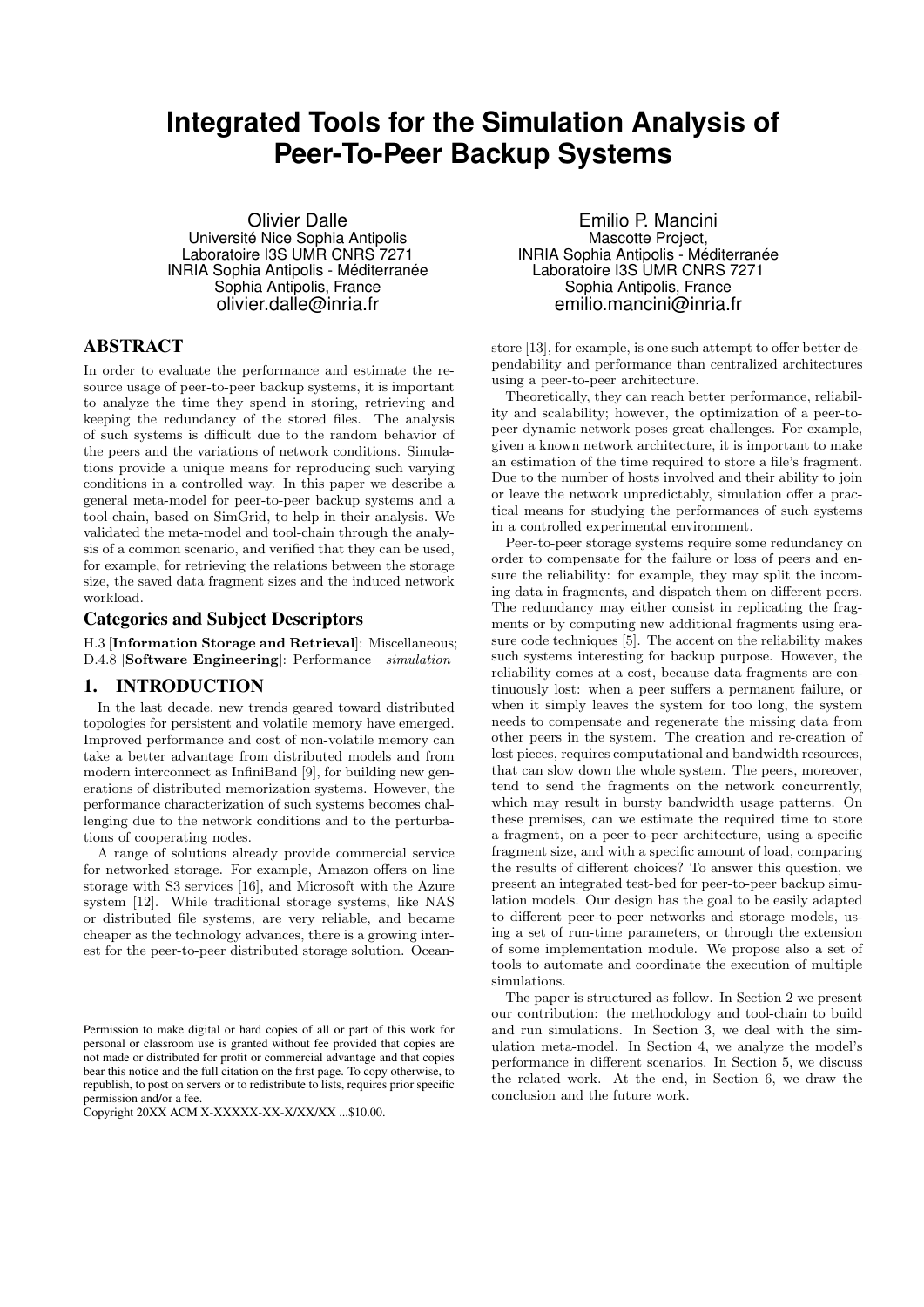## 2. THE METHODOLOGY AND THE TOOL-CHAIN



#### Figure 1: The tool-chain provides support for all the steps of the experiments: the design of the platform, the execution, the simulation and the data analysis.

The simulation analysis of complex systems requires the coordinated execution of several steps, as, among others, the choice or the implementation of a simulator, the modeling, the validation, the parameterized execution of simulation sets, and the data analysis. In this section, we describe the proposed tool-chain to analyze a peer-to-peer backup system. We implemented it using the SimGrid toolkit [2], and a combination of Perl and shell scripts. Figure 1 sketches the steps and the tools we propose:

- 1. The generation of the simulator's configuration files, using templates and the simulator's tools;
- 2. The choice of the simulation sets, and the submission for the execution using batch scheduler frameworks; this step is coordinated by a graphical user interface;
- 3. The simulation, using a simulator built on Simgrid framework;
- 4. The post-processing and the data analysis, using scripts for exportation to external software.

The automation of the configuration generation is not trivial, due to the number of possible combinations. However, in the case of peer-to-peer backup systems, we can identify some more interesting hardware configurations, and then we can parameterize it to be used with the chosen models.

SimGrid allows the simulation of very large models using a little amount of computational resources; however, huge simulations still require time. For this reason it is important to use an efficient system to run them. We implemented two tools for local and remote execution. Usually, the local execution is preferred when the simulation time is limited, and the users need to perform some interaction. To facilitate this step, we developed a simple graphical user interface (see Figure 1). It allows an easy choice of the parameters, to run quickly a set of simulations, adjusting manually the critical values between the executions. We implemented the current GUI prototype in Perl, but we planned a tighter integration in Eclipse [8], to improve the usability and the extensibility.

The graphical interfaces are a good choice when running on a machine with direct access, but often the best way to run heavy computations is through a batch system/job scheduler. In this way it can take full advantage of cluster and Grid infrastructures. Our current tool-chain interfaces

Torque [1] to automatically schedule simulations on a computational cluster. A future implementation will directly use the Grids [7]. We built the batch components in a modular way, so the users can make small scale experiments on their own machine, before they move to larger scale ones with minimal changes.

For example, if users wants to study the influence of failure rates on a peer-to-peer backup system performance, they may be interested in running multiple simulations, each of which with an increasing percentage of failing hosts. The batch scripts can easily dispatch the simulations on the available machines. They are more useful when the analysis is multidimensional, when the user wants to explore the combined effects of the variation of two or three parameters. For example, as illustrated by the use case presented in section 4, users may want to study the failure of different number of hosts on systems using different data fragment sizes,  $(r + s)$ fragments of size z, with  $z \in \{2 \text{ MB}, 4 \text{ MB}, \dots 256 \text{ MB}\}\)$ . In this case, it is convenient to run several different simulation groups, one for each possible z value, each set exploring the failure effects for that z.

As earlier mentioned, the actual simulator is built on Sim-Grid. SimGrid is a framework for the simulation of largescale systems. The current version (3.6), offers four APIs [2]:

- *MSG*: a simulation interface for distributed programming;
- GRAS: an interface that allows to execute the simulation models as real applications (for example, substituting simulated socket connection with real ones);
- *SMPI*: for the simulation of MPI [18] applications;
- $SimDag$ : for the scheduling of task graphs.

We used the MSG interface, to implement our generic model of a peer-to-peer backup system. It is a binary executable, integrated with the mentioned scripts, that simulates the storage of huge files on a peer-to-peer system. The executable is driven by configuration files and command line parameters and creates trace files with raw data and statistical results collected during the simulation. The executable modules follow the schema that will be discussed in the next section.

The last elements of the tool-chain convert the simulator's data into common format files, which are usable with graphical programs (e.g., Gnuplot's data files) or data analysis tools (e.g., csv text files).

### 3. THE SIMULATION MODEL

This section deals with the modeling of peer-to-peer storage systems.

Compared to the popular file sharing service, peer-to-peer reliable storage have many different characteristics. For example, in a reliable storage system, all data must be ensured the same (high) chances of surviving while in file sharing, only the most popular data will end-up surviving. Therefore backup systems require a closer cooperation of peers to reach better performance and ensure higher fault tolerance. The overlay network structure does not generally evolve synchronously with the service usage, because the join and the exit of the peers may not be decided by the final users. In addition, the system's usage may stress some operation more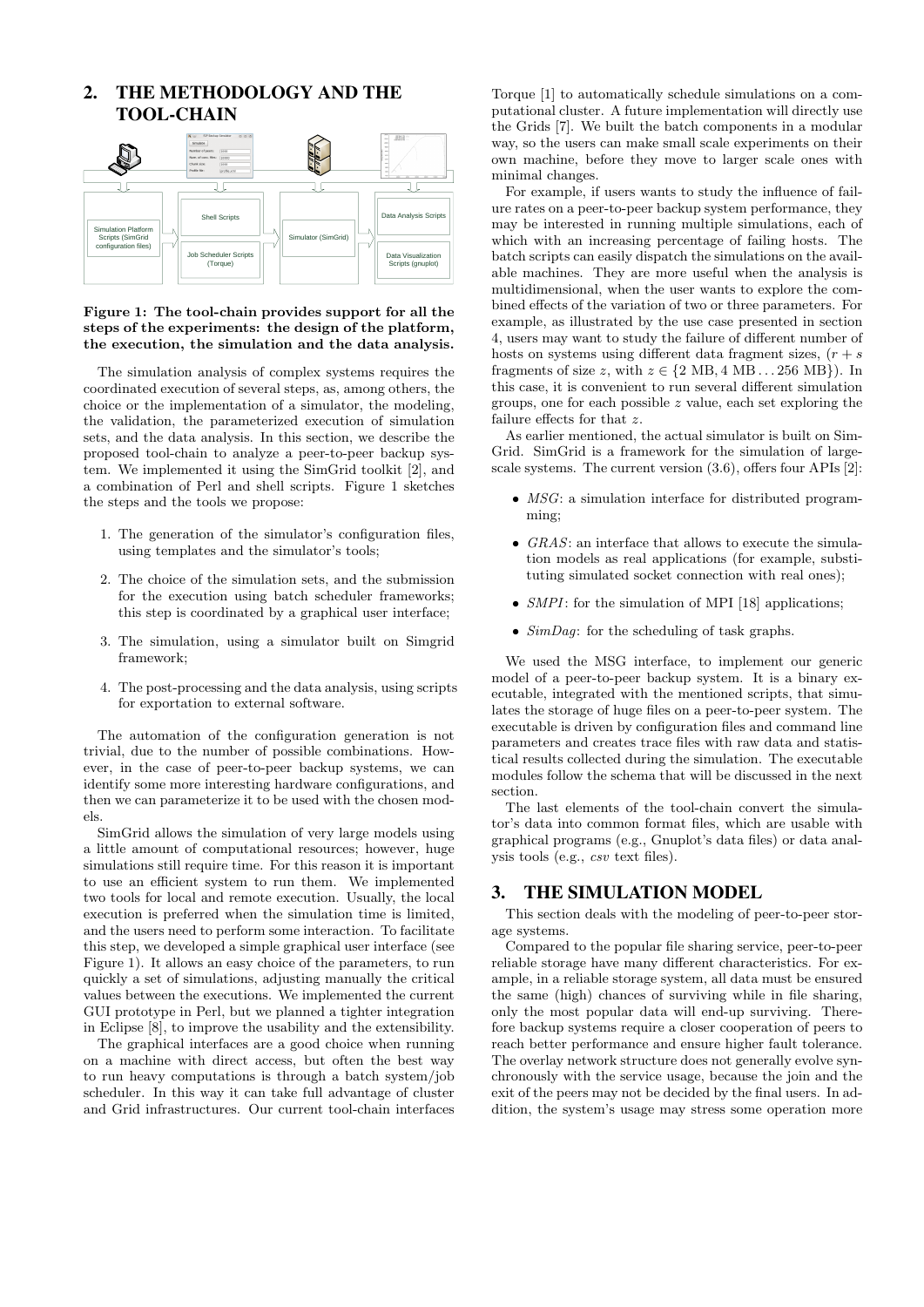

Figure 2: Two alternate simulations model sequence diagram using the same tool-chain.

than others. For example, in the case of backup systems, the reads and the writes are asymmetrical. Indeed, the restore operation, which triggers the reads, is supposed to occur much less frequently than the backup operation that produces the writes. On the contrary, in most file sharing systems, the reads exceed significantly the writes.

The optimization and performance prediction of the systems studied in peer-to-peer backup scenarios are challenging: analytical methods often fail to capture important implementation details, while real experiments involving large scale distributed applications require a lot of preparations, and often fail to scale to more than a few hundred nodes. Hence, simulation offers a good trade-off, allowing to take into account a significant amount of details while still allowing to run (in silico) experiments involving up to several thousands of nodes. For this purpose, various models have been proposed (see Section 5). In this work, we implement a meta-model that can be modified to reflect the various architectures potentially build around the same elements, so that the simulation results can be compared.

The model we present splits the files to store in fragments in order to allow for the parallelization of the memorization on several peers. It relies on erasure codes to ensure the required fault tolerance level. Our model's schema has five actors:

- The Chunk Managers (CMs), that receive the files, split them in fragments of size  $L$ , and sends them over the network to other peers;
- The Recovery Managers (RMs), who are responsible to identify the faulty hosts, and assign reconstruction tasks to reconstruction peers;
- The Storage Peers (SPs), that receive the fragments

and store them on disk. SPs also respond to RMs requests to send some of their stored fragments to reconstruction peers in charge of rebuilding lost redundancy blocks;

- The Erasure Peers (EPs), who receive the fragments from the SPs or CMs to compute the erasure codes (e.g., computing a linear combination of them);
- The Overlay Network Module (ONM), who implements the peer-to-peer policy.

The sequence diagram of Figure 2 show how such actors interact with each other. The CMs receive a set of  $n$  files of size  $d_i$ . We can hypothesize two types of sources for the files: an external source, or a local source that is located on the same peer. This latter case results in increased network usage and added perturbations. Then the CMs split each incoming file into  $s_i$  chunks. This operation allows for the parallelization of I/O, and makes them safer and faster. Concurrent dispatches, however, tend to saturate the network. As their third task, CMs send the fragments to the Storage Peers using the overlay network features [14]. Different overlay networks may chose different destination peers, which may lead to different performance. Our model allows for the substitution of the ONM in order to compare the possible performance gains. The SPs store the fragments and possibly send them to EPs, depending on the architecture chosen, using the ONM. The amount of redundancy and the number of peers involved depends on the coding schema used, which in turn impacts the performance of the system.

The dependability relies on the EPs. They collect remaining fragments from the surviving SPs (or in some cases initially from the CMs), compute their erasure codes, and store the rebuilt fragments on new SPs [5]. For this purpose, a monitoring process (possibly distributed) detects peer failures, decides when a redundancy level becomes critical and assigns recovery tasks to EPs. Several reconstruction policies exist to enable the recovery process; Dalle et al. report some example in [3].

We can easily change this model. The classic distributed computing one consists in assigning the exact same functions to each peer whereas a classic networking layered model could build a segmentation layer using CMs on top of a reliable storage service using RMs for mintoring and EPs for reconstruction, which could in turn be build on top of an unreliable storage layer built using SPs.

This work focuses on the network and on the peers' interaction more than on the physical data storage. For this reason, we used a trivial disk model where the storage time depends only on the disk's access time and data transfer:  $t = t_a + s d_t^{-1}$ . Several papers describe more accurate models, also making predictions on the failures (e.g., Strom et al. [20]). We plan to extend this study including an improved disk model.

#### 4. THE VALIDATION

In this section we analyze the impact of the variation of some parameter, as the fragment size or failure rate, on the performance forecasted by our model, in order to validate it. The case study simulates a set of clients sending 1 GB files to the CS. On reception, they split every file in fragments and dispatch them to the storage sites. The SP are clustered in couples, in order to simulate the computation of a simple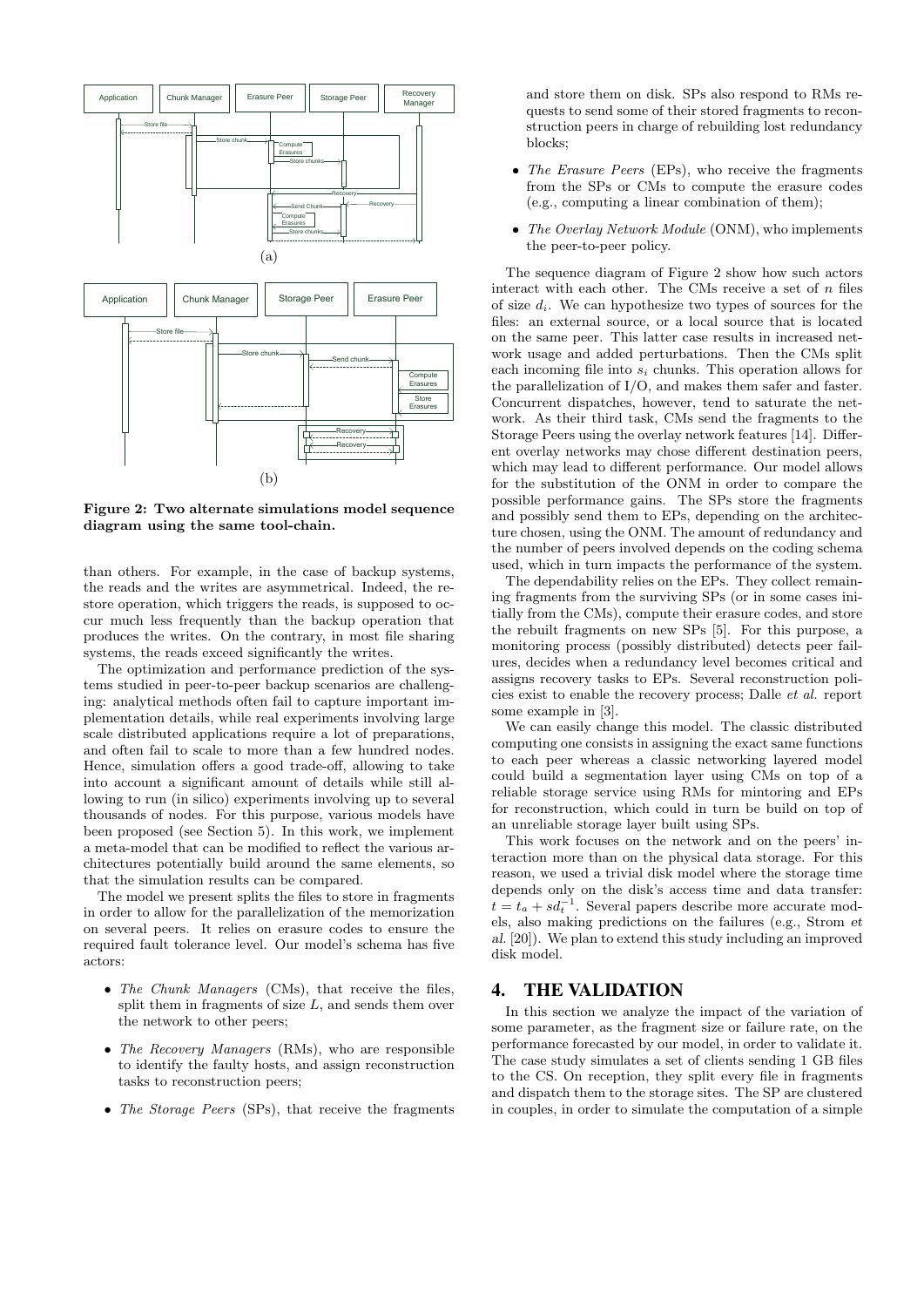

Figure 3: Storage time for increasing load.

(3, 2) MDS (Maximum Distance Separable) code [5]. The notation  $(n, k)$  with  $n > k$ , means that k packets are encoded in *n* fragments: any set of  $k$  elements of the *n*, suffices to restore the original data. Therefore, in our example, every member of a couple of peers receives a fragment, stores it on the disk, and sends it concurrently to the erasure peer. This last one receives two chunks, simulates the computation of their linear combination, and then simulates the storage of the result in his local disk. Figure 4 illustrates the model we used in this case study.

In a first scenario, we analyze how the system responds to load, by sending an increasing amount of data for storage. In a second scenario we investigate the impact of the fragment size on the system performance. Finally, in a third one, we show how to study the effect of the failures using our metamodel. The experiments compare the performance when using two different overlay networks based on Chord [19] and a completely random placement strategy. The latter one is only used as a reference and has not practical interest. It should be noted that in this section we report the results using a flat network model that makes the validation easier: links are assumed to be equally shared and the maximum bandwidth is always fully available (no overhead or contention effect). This model ca easily be replaced by one of the more realistic models provided by SimGrid (see Section 2).

To evaluate the effect of the load, a new file storage is initiated every  $t$  seconds, which produces a piecewise linear increasing charge. As expected, the results show that as long as the resource usage stays below the available limit, the storage time is proportional to the amount of data to be stored. However, this analysis is important when dimensioning a peer-to-peer storage. This is particularly true in a data

center, with a limited input bandwidth. In this case, input links are bottlenecks that limit the system performance, altogether with intrinsic hardware characteristics. Figure 3a shows the results of this experiment with a fixed fragment's size  $L$  of 256 MB, and 2,000 hosts, each of them hosting a chunk server, a storage peer, and an erasure peer. This analysis uses a random policy for the choice of the peers. In this case, a new client is started every 10 seconds and each client stores 1 GB of data. The simulation measures the storage time. In this experiment, we also assume that the data are produced localy by each client. In other words, we did not consider the perturbation of them on the network used by the peers. It may be the case, for instance, where the data are stored on a network file system, on different interconnect interfaces. Figure 3b shows the same experiment, but using Chord to chose the storage and erasure peers. A good estimate of the reported curves is crucial when dimensioning actual systems. It should also be noted that using real network topologies may lead to different results choosing a policy that can better exploit the locality principle, minimizing the switch hops.



Figure 4: The simulation model's architecture.

Our simulations show that the influence of the size of the fragments on the performance is not obvious. A bigger or smaller size can affect in different ways the network, the CPUs (e.g., for the erasure codes computation) and the disks. Figure 5a shows the results of an experiment where we analyze the performance impact of the fragment size variations with  $L \in \{4, 8, 16, 32, 64, 128, 256\}$ , using a random host selection policy. Figure 5c replicates this experiment, using Chord to choice the peers. The measured throughput quantifies the fragment's memorization time, the actual storage time of the whole file is longer than the one computed using this throughput and the file size (See Figure 3). The peers send the chunks concurrently over the network, so, a smaller fragment's size increases the network traffic, but improves the memorization on local disks. Figure 5b presents the standard deviation, that evidence a wider dispersion of the measured sampled for the higher loads, but just for small fragment sizes. This effect is not present in the simulation using Chord (Figure 5d). The figures reveal two different trends when the system is under-loaded and overloaded, this may suggest a dynamic choice of the chunk size in function of the forecasted load.

The analysis of the failures impact is another critical point when studying the distributed storage systems. In this ex-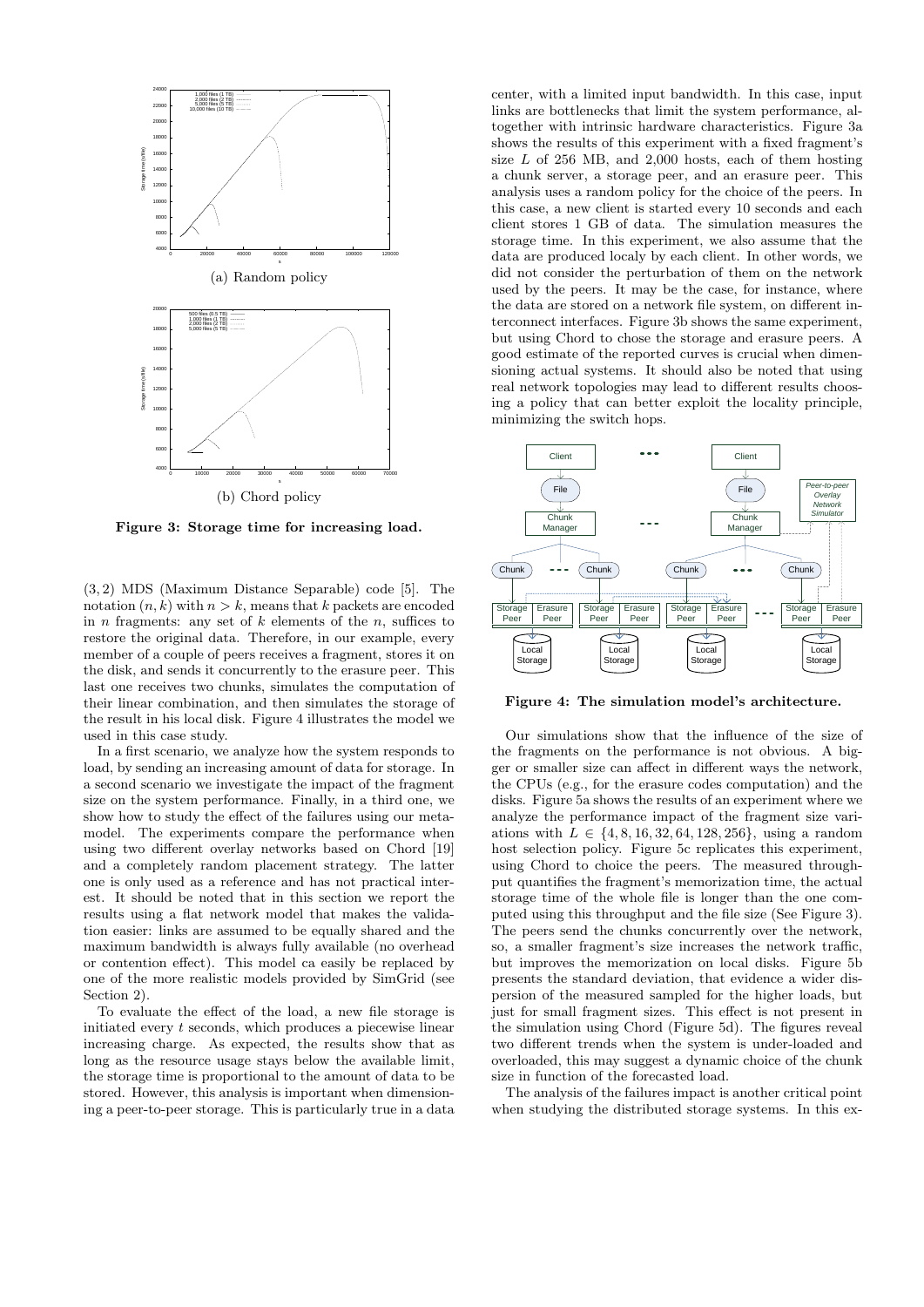

Figure 5: Throughput and standard deviation for different fragment sizes and files/peers ratiosusing a random and Chord policy for the choice of the peers.

periment, we ran the simulation asking to store a new 1 GB file every seconds. After some time we made unavailable a set of hosts. Figure 6a shows the results using a random policy for the peers' choice. At 500 s one third of the hosts crashes, then a recovery process restores the lost fragments on new hosts. We assume that we are able to recover all the fragments, but obviously, in a real case this is not true and will be a smaller load due to the recovery process. Figure 6b show the same analysis using Chord, to choice the storing and erasure peers. The analysis shows two trends in the storing performance. The set of files not involved in the crashes see a small increment to the storage time (it affects only the fraction not yet stored). The other files have a big discontinuity in their performance, due to the retransmission of lost data.

#### 5. RELATED WORK

This section describes some interesting work related to the presented research. The reader can find some general information about the Peer to peer network in several surveys, as for example the one proposed by Lua et al., in [14]. Other surveys describe the network codes, as Dimakis et al. did in [5]. In our work, we implemented the model using Sim-Grid [2], but many interesting simulators for peer to peer network have been proposed, as Naicken et al. state in [17], for example PeerSim [15].

In [3], Dalle *et al.* discuss about the failures impact on peer-to-peer storage systems. Here the authors propose some analytical models based on a fluid approximation, to assess

the resource consumption and the probability of data losses when using erasure codes.

Many interesting papers presents models about peer-topeer storage and backup systems. For example, Dandoush et al. in [4] describe a model for P2P storage systems that simulates in detail the real distribution of recovery processes. They implemented the model using the NS-2 network simulator [11]. The goal of our paper, more than describe a new P2P model, is to provide the tools and some reference result, to make quicker the creation of new models and easier the result comparison. In that way, researchers can implement only the parts of their interest and measure immediately how they differ from other models.

To assure a good level of fault tolerance the storage systems use redundancy. Unfortunately the erasure codes require an amount of resources (storage, bandwidth, and computational) proportional to the required reliability. While in our experiments, we explored just the linear erasure code, more sophisticate techniques exist, as the one proposed by Duminuco and Biersack in [6].

#### 6. CONCLUSION

In this paper, we presented a preliminary version of an integrated tool-chain for the simulation peer-to-peer backup systems, a meta-model and their application to the performance evaluation of various scenarios.

We plan to improve the presented research in several directions. While the implemented tools are functional, a future integration in an environment like Eclipse [8] could greatly